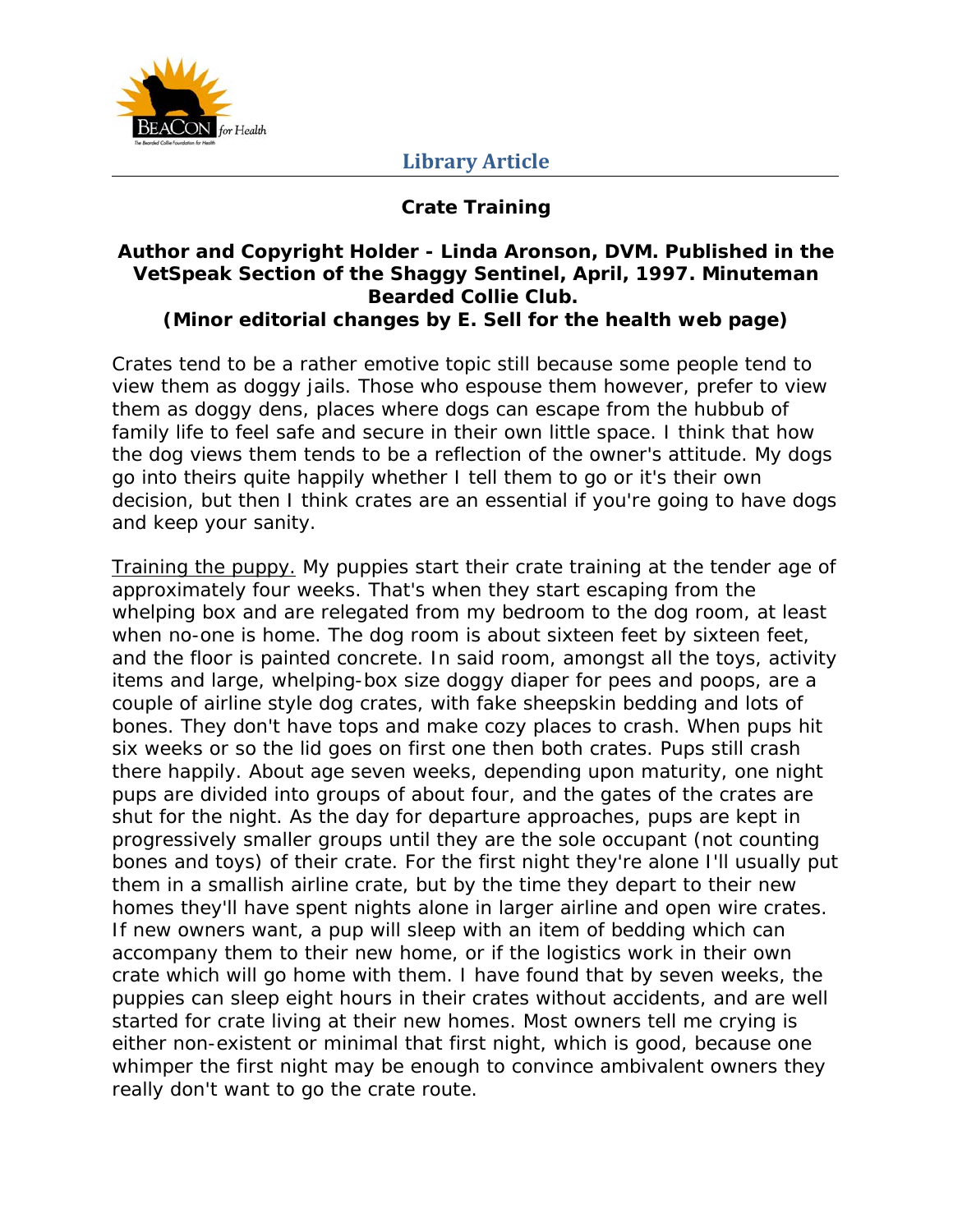

# **Library Article**

Training later. If your puppy or older dog has not been crate trained from very early on, all is not lost. Some owners can put the new puppy in a crate, and with creative use of space and/or ear plugs make it through the first couple of nights, which is generally all it takes for a puppy to realize it's not going to get out of the crate, and accept its fate. Older dogs tend to be more resistant, and determined, and I have seen quite a number of mangled plastic crates. Given the time and circumstances, gradually introducing the crate works better and is less traumatic for all participants.

Don't shut the door at first, let the dog come and go freely (dens don't have doors). For some older dogs it's necessary to start with the top off the crate. Make the crate inviting, with soft cozy bedding (one of my puppy owners bought factory remnants of polar fleece; Piper was one very comfy pup), and lots of chew toys. Feed the dog his meals and give him treats when he goes into the crate. The first time you do shut the door, make sure he's comfortably settled, and leave it closed for only a short time. Praise and play with your dog in the crate. Don't use the crate as a place you put the dog to punish it, and don't just use it when you are going to leave - these will give the crate negative connotations for your dog. Don't place the crate in a busy area, put it in a quiet place. Don't leave puppies in crates all day and expect them to return to them again at night. If you have a puppy, play with it and interact with it.

Make sure when you buy the puppy a crate that it'll be large enough for him to stand up and turn around in when he grows up. Most beardies do well in a 400. With small puppies you may want to place a box or something in the back of the crate so it doesn't seem too big to him. Don't put papers in the crate for the puppy to use, you don't want him to think he can potty in his crate.

Crates help stop problem behaviors before they happen and certainly before they become established. Puppies in crates can't chew your new dress shoes, the front door, or grandma's antique chair. Puppies rarely potty in crates, (its terribly *infra dig* to pee in one's den). Crates are the safest places for dogs to travel, be it in a car or plane. If you go on a trip, it's the dog's home away from home at a hotel or strange house. However, if your older dog flips out at the mere sight of one, it probably reflects earlier negative experiences with crates, and it is probably better to find some other way to contain your dog rather than forcing the issue.